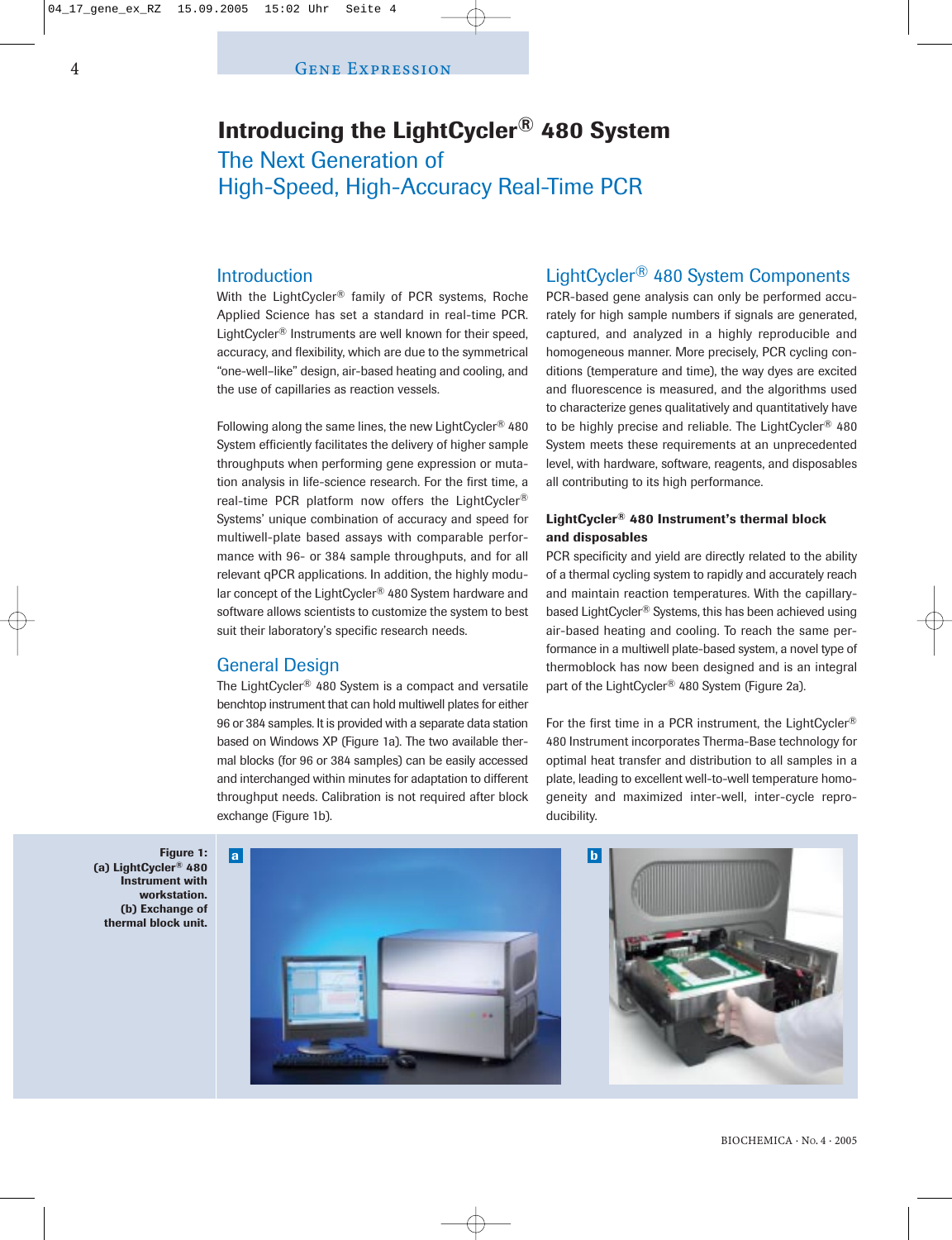

#### **Figure 2: (a) The LightCycler® Instrument's 480 thermal block. (b) Optical system.** Note that the xenon lamp is located outside of the shown unit; light is directed to the unit via optical fibers (shown in upper left part of the figure).

The LightCycler® 480 System is capable of running PCRs over a very broad range of volumes, ranging from 5 to 20 µl (384-well plate) and 20 to 100 µl (96-well plate). This allows for a highly flexible assay design, for example, when sensitivity is crucial because of low target concentrations. Special multiwell plates to optimally fit the LightCycler<sup>®</sup> 480 thermal block are an integral part of the system. They are used in combination with sealing foils that prevent evaporation and contamination. Bar codes on each plate allow easy sample tracking.

#### **LightCycler® 480 Instrument's optical system**

For fluorescence excitation, the LightCycler® 480 Instrument uses a high-intensity xenon lamp. The broad spectrum of this light source supports the use of a wide range of dyes and at the same time provides maximal sensitivity for a broad range of assay formats in all channels.

To make excitation as specific as possible and to reduce crosstalk between channels when more than one dye is used, the LightCycler® 480 Instrument includes filters (five different wavelength maxima - 450, 483, 523, 558 and 615 nm – for excitation; six wavelength maxima – 500, 533, 568, 610, 640, 670 nm – for detection). These filters can be flexibly combined according to the requirements of the probe format and dyes used in an experiment (Figure 2b).

For signal capture, a large field lens and a charge-coupled device (CCD) camera are specifically arranged to attain uniform collection of signals across the plate. Fluorescence detection is therefore largely independent of sample position and can be done in the absence of additional dyes (*e.g.*, ROX) used otherwise to compensate for twodimensional differences in intensity.

#### **LightCycler® 480 System's software concept**

LightCycler® 480 Instruments are provided with a basic software module to enable users to easily set up reaction protocols and run absolute quantification or meltingcurve analysis. Additional software modules are available and can be purchased according to the user's application needs (*e.g*., for relative quantification and genotyping). Building on the principles of Roche Applied Science's LightCycler® Software 4.05, the analysis modules are based on highly robust and accurate methods, including whole melting curve-based genotyping and second-derivative crossing point (Cp) determination.

No matter which application, the software interface is designed to make assay setup, user and data management convenient and straightforward. All modules support the use of in-run or imported standards, the definition and storage of subsets and templates. Since raw data remain accessible after an instrument run, analysis can be done very flexibly. Options for easy data transfer, such as through batch export, are provided.

Compared to the classical LightCycler® systems, the LightCycler® 480 System goes one step further in offering enhanced compatibility with automated highthroughput workflows. For integrated workflow monitoring, the LightCycler® 480 System offers connectivity to standard LIMS (laboratory information management systems) and compatibility with CFR 21 Part 11 standards. Combined with an integrated bar-code reader, the LIMS/barcode software module (optional) allows the instrument's use downstream of robotic equipment for automated sample preparation, reaction setup or plate loading.

#### **LightCycler® 480 System's reagents**

The LightCycler® 480 System includes generic master mixes specific for each of the main LightCycler® 480 applications (gene detection, gene or cDNA quantification, genotyping). Since all reagents are provided as onecomponent master mixes, reaction setup requires only the addition of template DNA, primers and (except for experiments with SYBR Green I) probes. No adjustment in the MgCl<sub>2</sub> concentration is generally needed to amplify different sequences. The mixes are all compatible with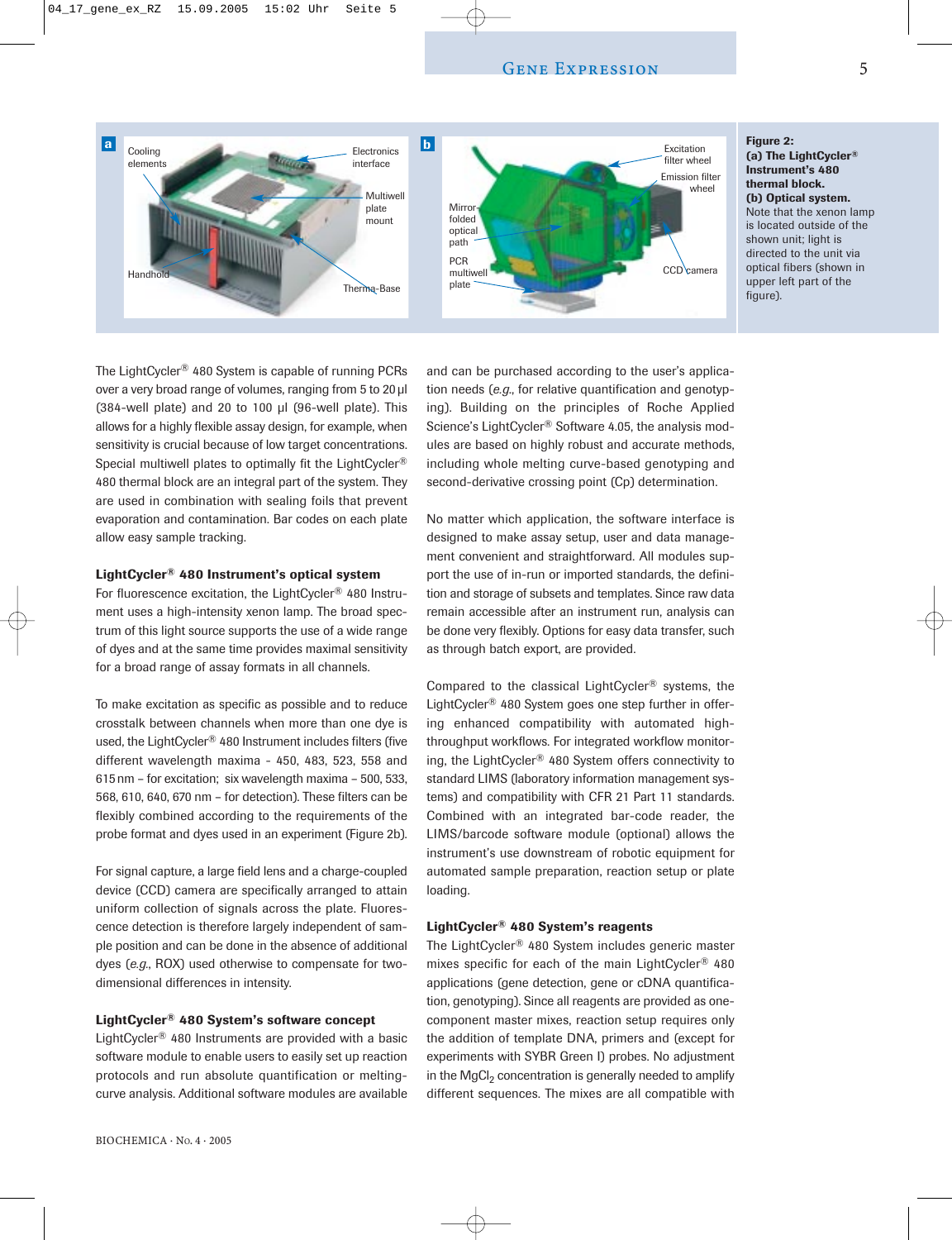| <u>1821 - 1911 - 1916 - 1920 - 1930 - 1940 - 1940 - 1951 - 1951 - 1952 - 1952 - 1952 - 1952 - 1953 - 1953 - 1953 - 1953 - 1953 - 1953 - 1953 - 1953 - 1953 - 1953 - 1953 - 1953 - 1953 - 1953 - 1953 - 1953 - 1953 - 1953 - 1953</u> |                                        |                     |                                                                                                                                             |                                       |
|--------------------------------------------------------------------------------------------------------------------------------------------------------------------------------------------------------------------------------------|----------------------------------------|---------------------|---------------------------------------------------------------------------------------------------------------------------------------------|---------------------------------------|
| <b>Excitation (nm)</b>                                                                                                                                                                                                               | Detection (nm)                         | <b>Assay format</b> | <b>Dyes</b>                                                                                                                                 | <b>Applications</b>                   |
| 483                                                                                                                                                                                                                                  | 533                                    | <b>SYBR Green I</b> | <b>SYBR Green I</b>                                                                                                                         | Characterization<br>Quantification    |
| 483<br>483<br>483                                                                                                                                                                                                                    | 610<br>640<br>670                      | HybProbe probes     | LightCycler <sup>®</sup> Red 610<br>LightCycler <sup>®</sup> Red 640<br>Cy5                                                                 | Quantification<br><b>SNP</b> analysis |
| 450<br>483<br>523<br>558<br>558<br>615                                                                                                                                                                                               | 500<br>533<br>568<br>610<br>640<br>670 | Hydrolysis probes   | LightCycler <sup>®</sup> Cyan 500<br><b>FAM</b><br>VIC / HEX<br>LightCycler <sup>®</sup> Red 610<br>LightCycler <sup>®</sup> Red 640<br>Cy5 | Quantification<br><b>SNP</b> analysis |
| 483                                                                                                                                                                                                                                  | 533                                    | SimpleProbe probes  | Fluorescein                                                                                                                                 | <b>SNP</b> analysis                   |

**Table 1: LightCycler® 480 System detection formats, dyes, and applications.**

hot-start protocols, and can be used in two-step RT-PCR applications (*e.g.*, downstream of a Transcriptor Reverse Transcriptase reaction).

# Assay Formats and Experimental Design

Offering a broad range of wavelengths with a high light intensity for signal generation and detection, the LightCycler® 480 System is compatible with most currently available dyes and assay formats. According to Roche Applied Science's time-tested and performance-proven gene expression and genotyping methods, the system has been optimized in view of each of these applications for the use of hydrolysis probes and HybProbe (FRET) probes, respectively. A summary of LightCycler® 480 System detection formats, dyes, and applications is provided in Table 1.

For gene expression analysis with the LightCycler® 480 System, Roche Applied Science's novel Universal Probe-Library probes offer an ideal complementary approach. Organism-specific ready-to-use Universal ProbeLibrary sets are available, containing a combination of only 90 pre-validated detection probes to cover the entire transcriptome of the chosen species. Supported by a free online assay design center (**www.universalprobelibrary.com**), probes

**Figure 3: Intra-assay reproducibility of an absolute gene quantification experiment using the LightCycler® 480 Instrument.** Serial dilutions of a 390-bp amplicon derived from the G6PDH gene (seven steps, 10<sup>2</sup> to 10<sup>6</sup> copies/20 µl) were detected with SYBR Green I. The whole dilution series was assayed in five replicates positioned in the center of the plate (*brown*) and used to establish a standard curve (*lower right*). Five samples with concentrations different from the standards were analyzed as duplicates on four edges of the plate (*red*). Nontemplate controls are shown in *green*. The graphic illustration of the amplification curves (standards in *blue*, unknowns in *red*) as well as the standard deviation values demonstrate that the position of a sample in the plate has no significant influence on the results, thus demonstrating very high well-to-well homogeneity over the entire block.